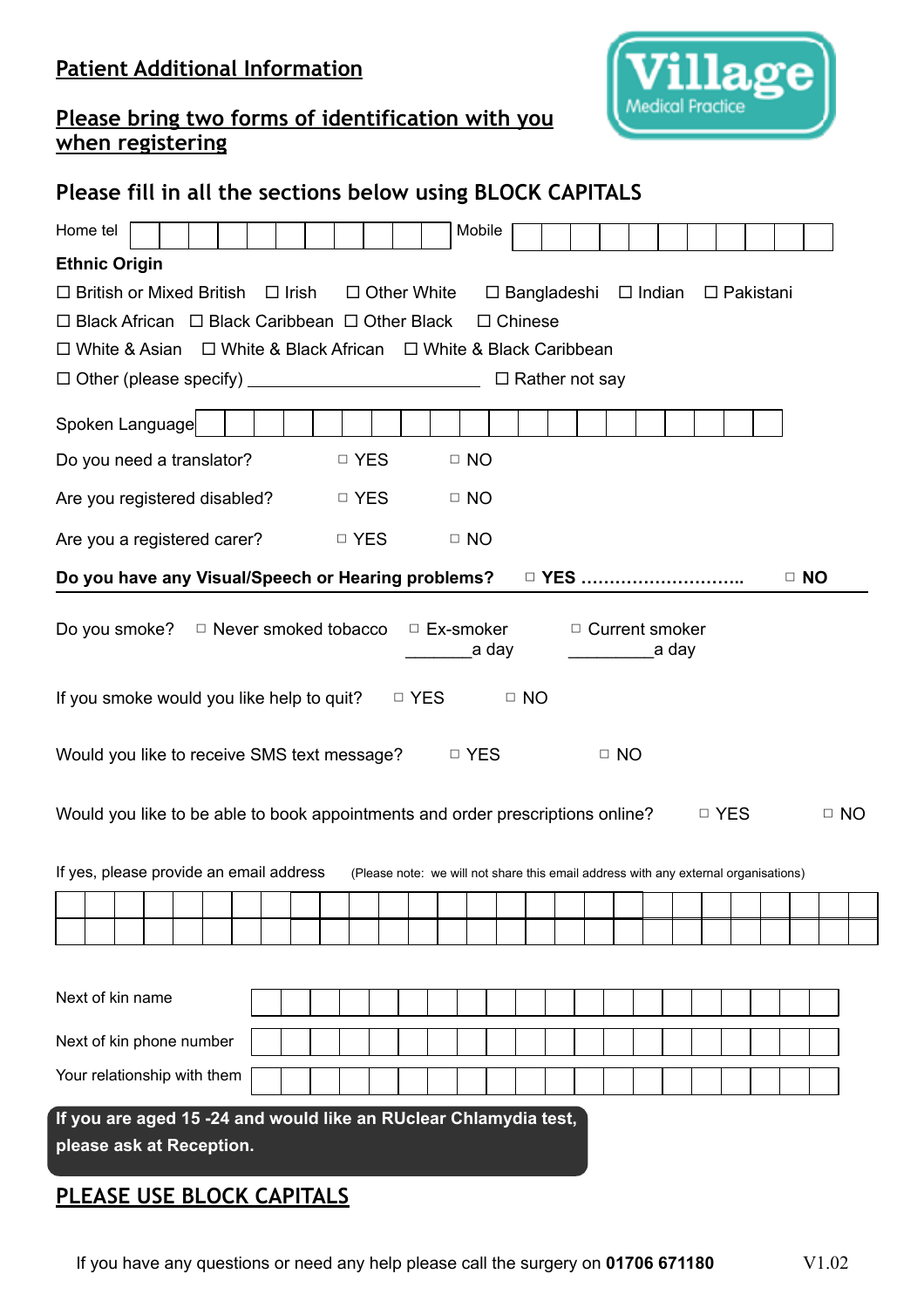| Are you married, single, widowed etc? |  |  |
|---------------------------------------|--|--|
|---------------------------------------|--|--|

Do you have any difficulty with reading and writing?  $\Box$  YES  $\Box$  NO

If you answered yes please provide preferred ways of contacting you and sending information:

| Are you a Military Veteran?       | <b>YES</b> | NO                                                                              |  |
|-----------------------------------|------------|---------------------------------------------------------------------------------|--|
|                                   |            |                                                                                 |  |
| <b>No</b>                         |            | Do we have your consent to code Military Veteran in your medical record? Yes or |  |
| Do you have allergies?            | YES        | <b>NO</b>                                                                       |  |
| If yes please document:           |            |                                                                                 |  |
|                                   |            |                                                                                 |  |
| Do you have any medical problems? |            | <b>YES</b><br>NO                                                                |  |
| If yes please document:           |            |                                                                                 |  |
|                                   |            |                                                                                 |  |
|                                   |            |                                                                                 |  |
| application)                      |            | (if you need more space please continue on a separate sheet and attach to       |  |

| Are you on any medication? $\Box$ YES |  | <b>NO</b> |
|---------------------------------------|--|-----------|
|---------------------------------------|--|-----------|

**IF YES PLEASE OBTAIN A CURRENT LIST FROM YOUR PREVIOUS GP SURGERY –**  bring this with you to your New Patient Health Check appointment with the nurse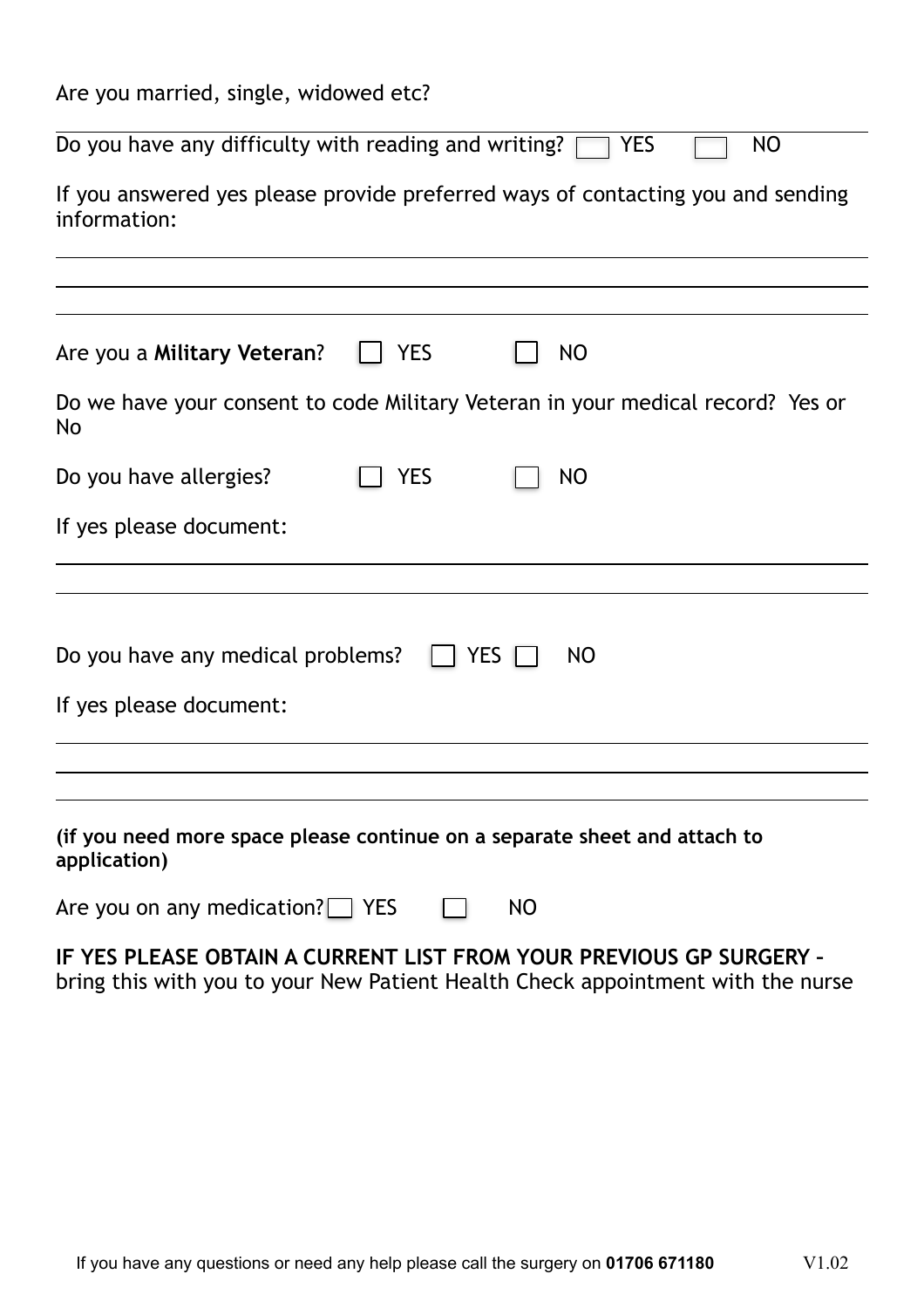## **Summary Care Records**

Summary Care Records (SCR) is a new way of storing essential information about a patient electronically, including details of allergies, current prescriptions and whether they have had any bad reactions to medication.

SCR is now available to doctors working out-of-hours at Go To Doc, staff at The Royal Oldham Hospital and also to staff working at many other hospitals across Greater Manchester. The aim is for SCR to eventually be available to doctors at every hospital in the country.

SCR means this information is easily and quickly available to health professionals who are treating them, which could prove vital - especially if the patient is confused or unconscious.

People who decide they want one, don't have to do anything; those who do not want one can contact their GP to 'opt out'. People can change their mind either way at any time, by contacting their GP practice.

The latest security technology is used to ensure they are kept secure and confidential. Only staff involved in the care of a patient will be given access and patients will be asked for their permission before their record is accessed. In exceptional circumstances, for example if a patient is unconscious, the doctor may decide to act in the best interests of the patient and access their Summary Care.

For more information, patients can call the NHS Care Records Line on 0845 603 8510.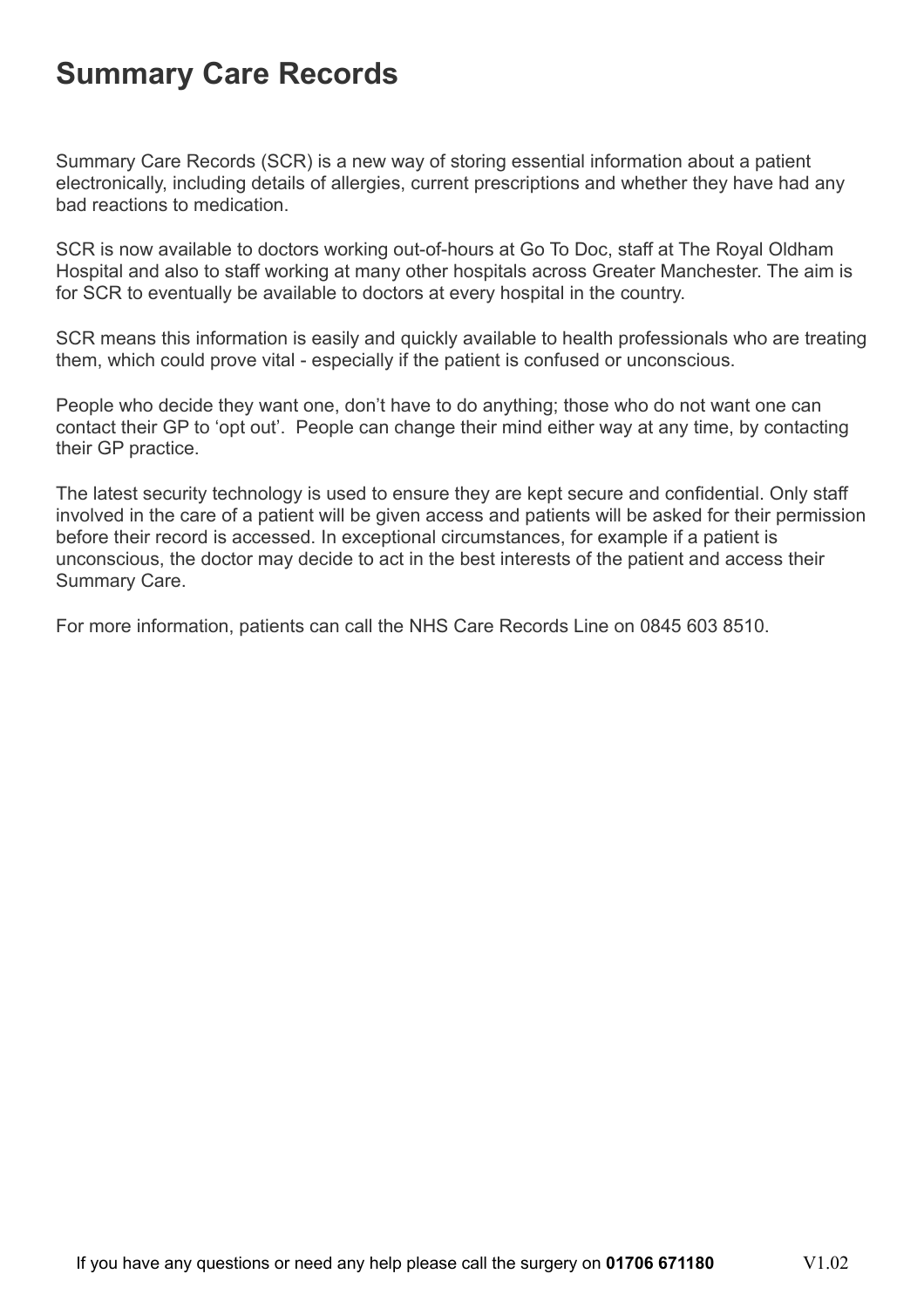### **Fair Processing Notice**

## **How we use your personal information**

This fair processing notice explains why the practice collects information about you and how that information may be used.

The health care professionals who provide you with care maintain records about your health and any treatment or care you have received previously (e.g. Hospital, GP Surgery, Walk-in clinic, etc.). These records help to provide you with the best possible healthcare.

NHS health records may be electronic, on paper or a mixture of both, and we use a combination of working practices and technology to ensure that your information is kept confidential and secure. Records which this GP Practice hold about you may include the following information;

• Details about you, such as your address, legal representative, emergency contact details

• Any contact the surgery has had with you, such as appointments, clinic visits, emergency appointments, etc.

- Notes and reports about your health
- Details about your treatment and care
- Results of investigations such as laboratory tests, x-rays etc
- Relevant information from other health professionals, relatives or those who care for you

Your records will be retained in accordance with the NHS Code of Practice for Records Management To ensure you receive the best possible care, your records are used to facilitate the care you receive. Information held about you may be used to help protect the health of the public and to help us manage the NHS. Information may be used within the GP practice for clinical audit to monitor the quality of the service provided.

Some of this information will be held centrally and used for statistical purposes. Where we do this, we take strict measures to ensure that individual patients cannot be identified.

Sometimes your information may be requested to be used for research purposes – the surgery will always gain your consent before releasing the information for this purpose. HOPE CITADEL HEALTHCARE CIC How we use your personal information leaflet 2

#### **How do we maintain the confidentiality of your records?**

We are committed to protecting your privacy and will only use information collected lawfully in accordance with:

- Data Protection Act 1998
- Human Rights Act 1998
- Common Law Duty of Confidentiality
- Health and Social Care Act 2012
- NHS Codes of Confidentiality and Information Security
- Information: To Share or Not to Share Review (click here to read further information about this)

Every member of staff who works for the Practice or another NHS organisation has a legal obligation to keep information about you confidential.

We will only ever use or pass on information about you if others involved in your care have a genuine need for it. We will not disclose your information to any 3rd party without your permission unless there are exceptional circumstances (i.e. life or death situations), where the law requires information to be passed on for example Child/Adult Protection and Serious Criminal Activity.

Who are our partner organisations?

We may also have to share your information, subject to strict agreements on how it will be used, with the following organisations or receive information from the following organisations:-

- NHS Trusts / Foundation Trusts
- GPs
- NHS Commissioning Support Units
- Independent Contractors such as dentists, opticians, pharmacists
- Private Sector Providers
- Voluntary Sector Providers
- Ambulance Trusts
- Clinical Commissioning Groups
- Social Care Services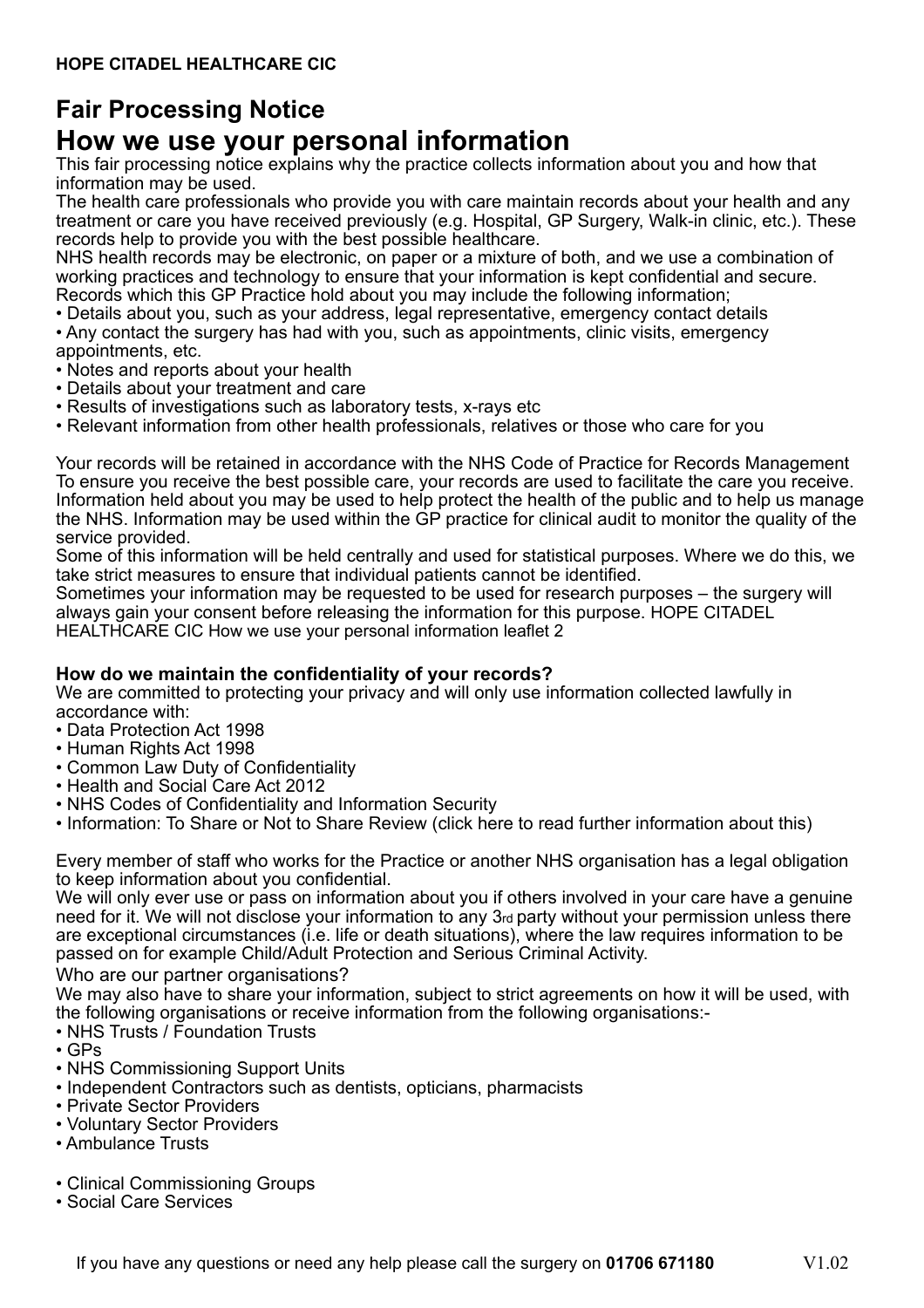- NHS Digital
- Local Authorities
- Education Services
- Fire and Rescue Services
- Police & Judicial Services
- Other 'data processors' which you will be informed of

You will be informed who your data will be shared with and in some cases asked for explicit consent for this happen when this is required.

We may also use external companies to process personal information, such as for archiving purposes. These companies are bound by contractual agreements to ensure information is kept confidential and secure.

## **Access to personal information**

You have a right under the Data Protection Act to request access to view or to obtain copies of what information the surgery holds about you and to have it amended should it be inaccurate. In order to request this, you need to do the following:

• Your request must be made in writing to the GP - for information from the hospital you should write direct to them

- There may be a charge to have a printed copy of the information held about you
- We are required to respond to you within 40 days

• You will need to give adequate information (for example full name, address, date of birth, NHS number and details of your request) so that your identity can be verified and your records located

## **Objections / Complaints**

Should you have any concerns about how your information is managed at the GP, please contact the Practice Manager. If you are still unhappy following a review by the GP practice, you can then complain to the Information Commissioners Office (ICO) via their website (www.ico.org.uk). **HOPE CITADEL HEALTHCARE CIC** How we use your personal information leaflet 4

#### **Change of Details**

It is important that you tell the person treating you if any of your details such as your name or address have changed or if any of your details such as date of birth is incorrect in order for this to be amended. You have a responsibility to inform us of any changes so our records are accurate and up to date for you.

**Notification** 

The Data Protection Act 1998 requires organisations to register a notification with the Information Commissioner to describe the purposes for which they process personal and sensitive information. This information is publicly available on the Information Commissioners Office website www.ico.org.uk The practice is registered with the Information Commissioners Office (ICO). Who is the Data Controller?

The Data Controller, responsible for keeping your information secure and confidential is: **Lisa** 

### **Nolan**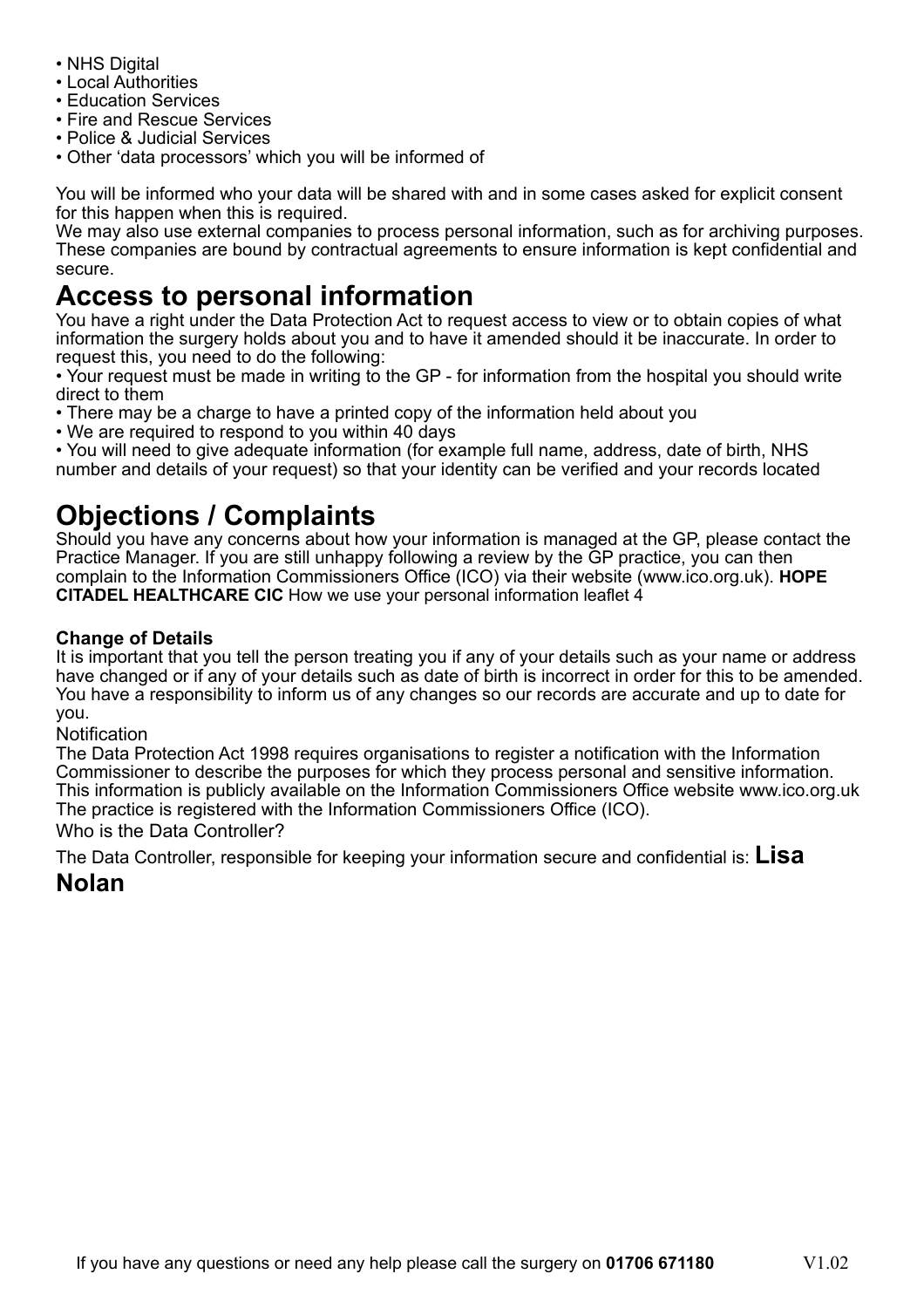# **Family doctor services registration** *GMS1*

| <b>Patient's details</b>                                                                                                                                            | Please complete in BLOCK CAPITALS and tick $\blacktriangleright$ as appropriate                                                                                                                                                           |
|---------------------------------------------------------------------------------------------------------------------------------------------------------------------|-------------------------------------------------------------------------------------------------------------------------------------------------------------------------------------------------------------------------------------------|
| Mr<br><b>Miss</b><br>Mrs<br>Ms                                                                                                                                      | Surname                                                                                                                                                                                                                                   |
| Date of birth                                                                                                                                                       | First names                                                                                                                                                                                                                               |
| <b>NHS</b><br>No.                                                                                                                                                   | Previous surname/s                                                                                                                                                                                                                        |
| Female<br>  Male                                                                                                                                                    | Town and country<br>of birth                                                                                                                                                                                                              |
| Home address                                                                                                                                                        |                                                                                                                                                                                                                                           |
|                                                                                                                                                                     |                                                                                                                                                                                                                                           |
| Postcode                                                                                                                                                            | Telephone number                                                                                                                                                                                                                          |
|                                                                                                                                                                     | Please help us trace your previous medical records by providing the following information                                                                                                                                                 |
| Your previous address in UK                                                                                                                                         | Name of previous GP practice while at that address                                                                                                                                                                                        |
|                                                                                                                                                                     | Address of previous GP practice                                                                                                                                                                                                           |
|                                                                                                                                                                     |                                                                                                                                                                                                                                           |
| If you are from abroad<br>Your first UK address where registered with a GP                                                                                          |                                                                                                                                                                                                                                           |
|                                                                                                                                                                     |                                                                                                                                                                                                                                           |
| If previously resident in UK,<br>date of leaving                                                                                                                    | Date you first came<br>to live in UK                                                                                                                                                                                                      |
| Address before enlisting:                                                                                                                                           | UK or overseas: Regular Reservist Veteran Family Member (Spouse, Civil Partner, Service Child)                                                                                                                                            |
|                                                                                                                                                                     | Postcode Postcode<br>Footnote: These questions are optional and your answers will not affect your entitlement to register or receive services<br>from the NHS but may improve access to some NHS priority and service charities services. |
|                                                                                                                                                                     | If you need your doctor to dispense medicines and appliances*<br>*Not all doctors are                                                                                                                                                     |
| I live more than 1.6km in a straight line from the nearest chemist                                                                                                  | authorised to<br>dispense medicines                                                                                                                                                                                                       |
| I would have serious difficulty in getting them from a chemist                                                                                                      |                                                                                                                                                                                                                                           |
| <b>Signature of Patient</b>                                                                                                                                         | <b>Signature on behalf of patient</b>                                                                                                                                                                                                     |
|                                                                                                                                                                     | Date                                                                                                                                                                                                                                      |
| <b>NHS Organ Donor registration</b><br>after my death. Please tick the boxes that apply.<br>Any of my organs and tissue or<br>Kidneys<br>$\vert$   Heart<br>  Liver | I want to register my details on the NHS Organ Donor Register as someone whose organs/tissue may be used for transplantation<br>Corneas<br>Lungs<br>Pancreas                                                                              |
| <b>Signature confirming my consent to join the NHS Organ Donor Register</b>                                                                                         | Date /                                                                                                                                                                                                                                    |
|                                                                                                                                                                     | Please tell your family you want to be an organ donor. If you do not want to be an organ donor, please visit                                                                                                                              |
| www.organdonation.nhs.uk or call 0300 123 23 23 to register your decision.                                                                                          |                                                                                                                                                                                                                                           |
| <b>NHS Blood Donor registration</b><br>Tick here if you have given blood in the last 3 years $\Box$                                                                 | I would like to join the NHS Blood Donor Register as someone who may be contacted and would be prepared to donate blood.                                                                                                                  |
| Signature confirming my consent to join the NHS Blood Donor Register                                                                                                | Date /                                                                                                                                                                                                                                    |
|                                                                                                                                                                     | My preferred address for donation is: (only if different from above, e.g. your place of work)                                                                                                                                             |
|                                                                                                                                                                     | All blood types are needed, especially O negative and B negative. Visit www.blood.co.uk or call 0300 123 23 23.                                                                                                                           |
| <b>NHS England use only</b>                                                                                                                                         | GMS<br>Dispensing<br>Patient registered for                                                                                                                                                                                               |
| 052019_006<br>Product Code: GMS1                                                                                                                                    |                                                                                                                                                                                                                                           |